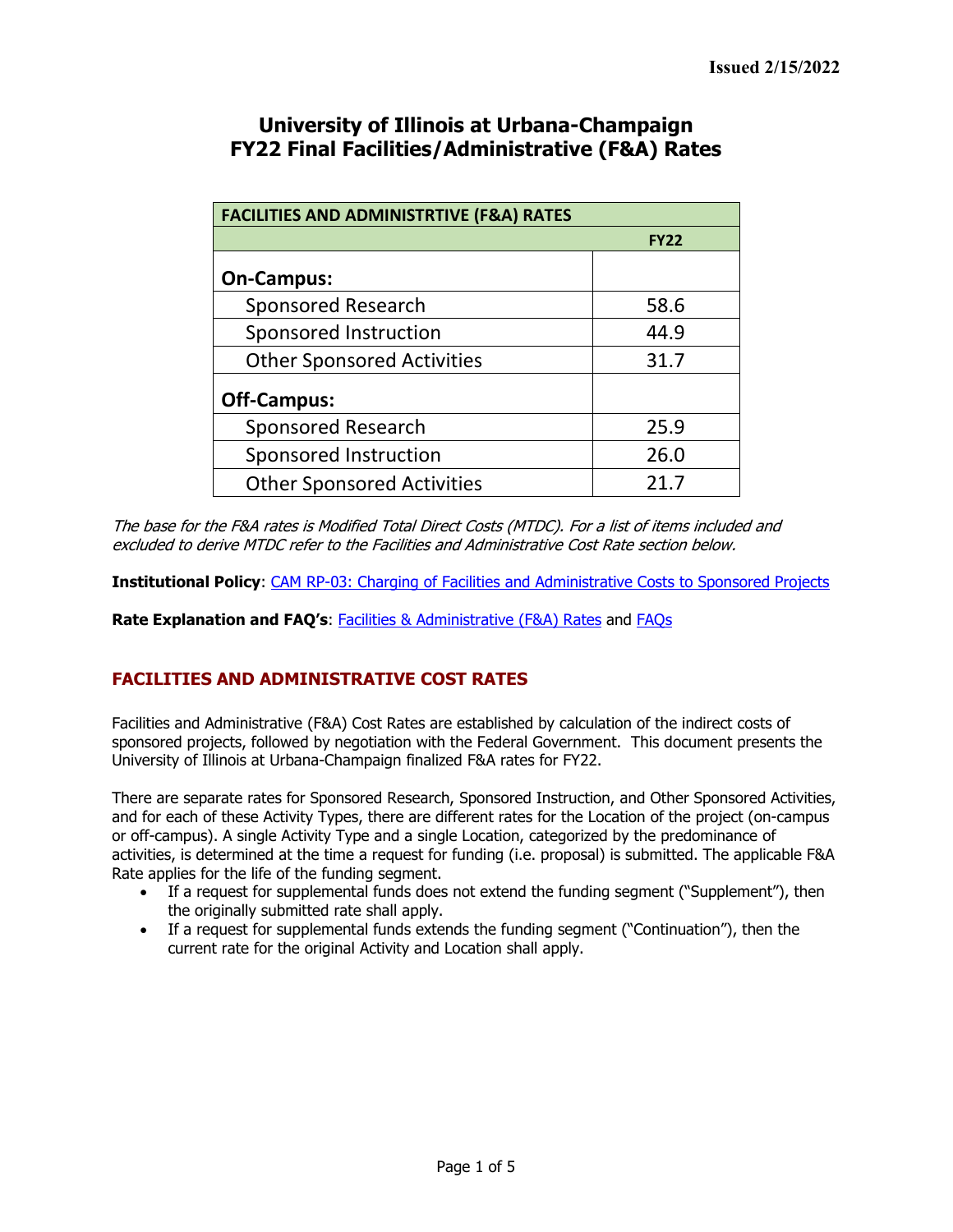**Modified Total Direct Cost (MTDC)** is the basis for these federally negotiated rates. MTDC is defined in Uniform Guidance at [2 CFR §200.68.](https://www.gpo.gov/fdsys/pkg/CFR-2014-title2-vol1/xml/CFR-2014-title2-vol1-sec200-68.xml)

#### MTDC *includes*:

- salaries and wages
- fringe benefits
- materials and supplies
- travel
- services
- The first \$25,000 of those subawards (subgrants or subcontracts) where a portion of the scope of work is subcontracted to a party external to the University (account codes 156000-156149). Note: A subaward for an amount greater than \$25,000 would be assessed F&A on the first \$25,000 only over the lifetime of the award.

#### MTDC excludes:

- Subaward expenditures in excess of \$25,000 in 156000-156149 as well as all expenditures coded 156150-156200.
- Graduate Assistant Tuition Remission coded 198140 and 198150
- Fellowships, Scholarships, and Traineeships (allowable only on sponsored training agreements) coded 181XXX.
- Rentals and Leases. The cost of renting or leasing any property or equipment is to be budgeted in proposals and charged to account codes as follows:
	- 143XXX--Equipment Rentals

157XXX and 158XXX--Operating Leases

- 169XXX--Capital Leases
- Equipment (including lease purchased and fabricated equipment) costing \$5,000 or more.
- Any other expenditure recorded in an expense account code 163XXX-199999.
- Participant Support Costs (Stipends, subsistence allowances, travel allowances, and registration fees paid to or on behalf of participants or trainees (but not employees) in connection with conferences or training projects.)

#### University elected F&A waiver when charging grants:

The University has elected to waive F&A costs for the following charges to grants:

- 143306 NCSA NPCF Floor Occupancy Fee
- $\bullet$  155211 Cloud Services
- 155210 Illinois Campus Cluster Program (ICCP)
- 155212 Data Storage NCSA Taiga & Granite

The decision to not charge F&A on these services provides flexibility for our investigators to choose the best technical solution to support their research compute and storage needs. For the campus, the decision promotes cost efficiencies through a reduction in the use of space and consumption of utilities when an investigator elects to use an externally contracted cloud provider. This is not a formal MTDC exclusion as permitted by Uniform Guidance, but a discretionary decision. As a result, this waiver does not apply to other institution's, specifically UIC and UIS. Since this is not a formal MTDC exclusion as indicated in Uniform Guidance, this exclusion will not be utilized when preparing the F&A Rate Proposal submission for the Federal government. These costs will remain in the base of the F&A rate calculations.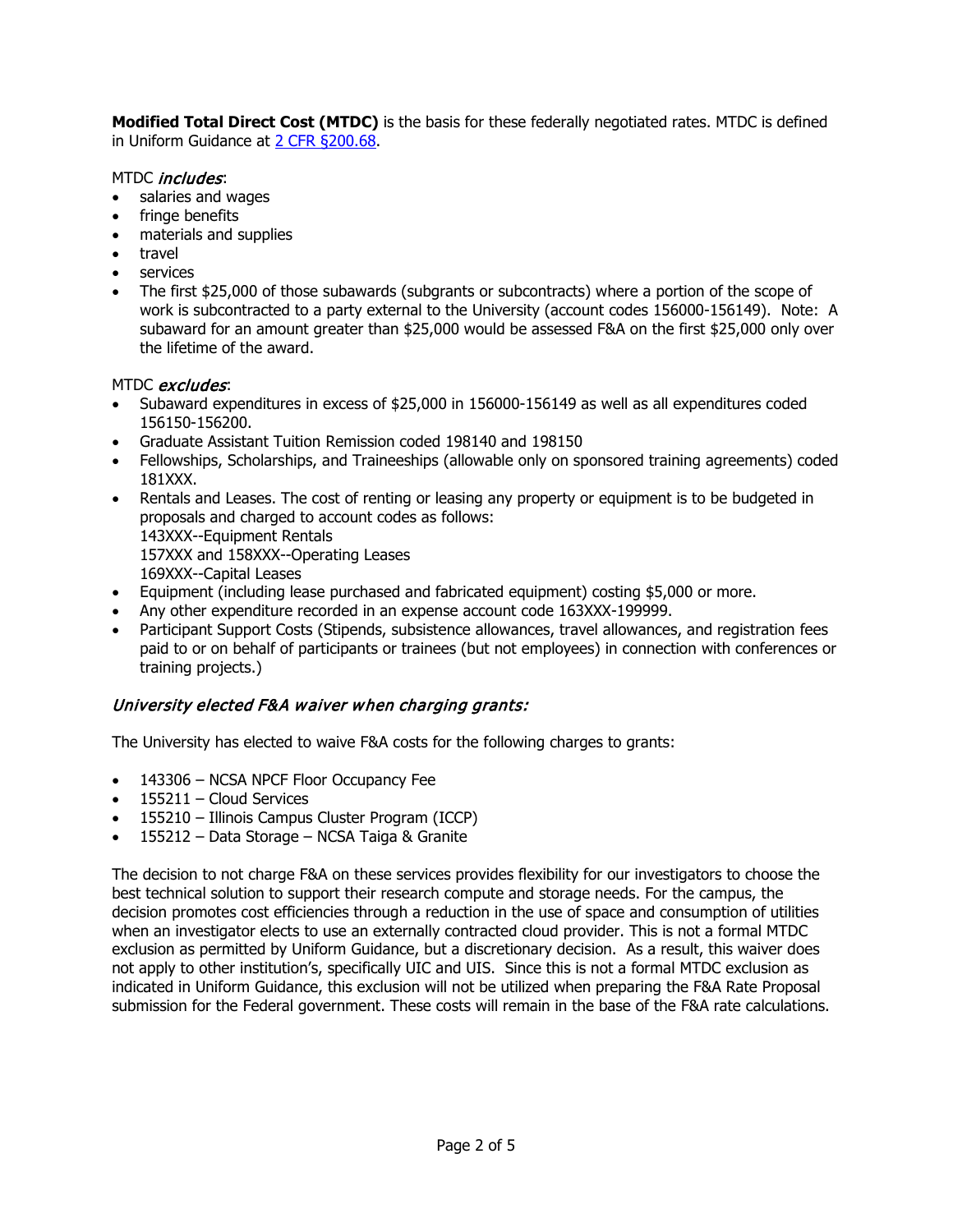# **University of Illinois at Urbana-Champaign FY22 Final Tuition Remission Rate**

| <b>Tuition Remission Rate (FY22)</b>      |       |  |  |  |  |  |
|-------------------------------------------|-------|--|--|--|--|--|
| Graduate Assistant Tuition Remission Rate | 64.0% |  |  |  |  |  |

The base for the Tuition Remission Rate is salaries and wages of graduate assistant(s) with tuition waivers.

**Rate Explanation and FAQ's: [Tuition Remission Rates](https://www.obfs.uillinois.edu/government-costing/tuition-remission/) and [FAQs](https://www.obfs.uillinois.edu/government-costing/faqs/)** 

#### **Sample Tuition Remission Rate Budget Justification**:

Tuition Remission Rate: 64.0% of salaries and wages of graduate assistant(s) for the predetermined period of 07/01/2021 – 06/30/2022, per the Tuition Remission letter of approval from the Office of Naval Research.

## **FY22 TUITION REMISSION RATES**

The Tuition Remission Rate of 64% has been established by approval of the Federal Government. Graduate assistant tuition remission is a direct cost that is excluded from F&A assessment. The way this cost is represented on proposal budgets varies according to sponsor budget formats.

Where possible, tuition should be shown as an identified line item called "tuition remission", or otherwise included as an item under "other direct costs." In either case, F&A is not assessed on this amount, and tuition is not to be included in fringe benefits.

**Tuition remission should always be included in proposal budgets unless** (a) **it is known with certainty that the graduate assistant(s) who would be hired for the project would not be eligible for an assistantship tuition waiver** (see **[The Graduate College Handbook, Section D](https://grad.illinois.edu/handbooks-policies)**)**, or** (b) the sponsor's policy or program guidelines specifically disallow tuition remission.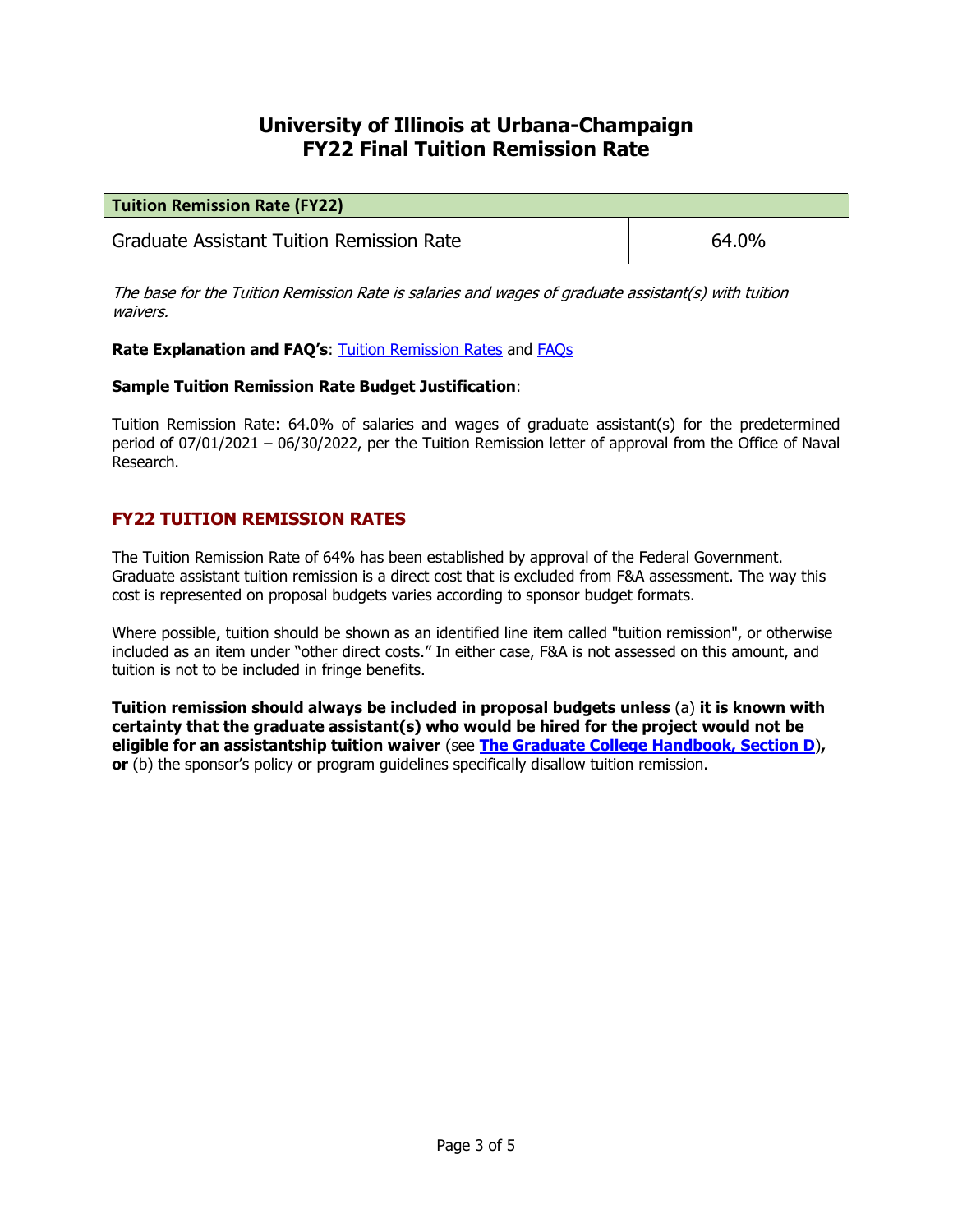# **University of Illinois at Urbana-Champaign FY22 Final Fringe Benefit Rates**

| <b>FRINGE BENEFIT RATES - FY22</b>                                                                                                 |                                        |                       |                                   |                                                         |                    |                       |              |  |  |
|------------------------------------------------------------------------------------------------------------------------------------|----------------------------------------|-----------------------|-----------------------------------|---------------------------------------------------------|--------------------|-----------------------|--------------|--|--|
| <b>Employee Group</b>                                                                                                              | <b>Total</b><br><b>Benefit</b><br>Rate | <b>Retire</b><br>ment | Health,<br>Life,<br><b>Dental</b> | <b>Workers'</b><br><b>Compens</b><br>ation <sup>2</sup> | <b>Termination</b> | Medicare <sup>1</sup> | <b>OASDI</b> |  |  |
| <b>Employees Covered By The</b><br><b>State University Retirement</b><br>Systems (SURS) Non Self-<br><b>Managed Plan</b>           | 40.30                                  | 12.32                 | 25.77                             | 0.01                                                    | 0.75               | 1.45                  |              |  |  |
| <b>Employees Covered By the</b><br><b>State University Retirement</b><br>System (SURS) Self-Managed<br>Plan                        | 35.58                                  | 7.60                  | 25.77                             | 0.01                                                    | 0.75               | 1.45                  |              |  |  |
| Non-student Employees NOT<br>covered by SURS                                                                                       | 7.66                                   |                       |                                   | 0.01                                                    |                    | 1.45                  | 6.20         |  |  |
| <b>Graduate Assistants Enrolled</b><br>6 hours or More (Fall / Spring)<br>Or Enrolled 3 hours or More<br>(Summer)                  | 9.41                                   |                       | 9.40                              | 0.01                                                    |                    |                       |              |  |  |
| <b>Graduate Assistants Enrolled</b><br>less than 6 hours (Fall / Spring)<br>Or Enrolled less than 3 hours<br>(Summer) <sup>3</sup> | 17.06                                  |                       | 9.40                              | 0.01                                                    |                    | 1.45                  | 6.20         |  |  |
| Students Enrolled 6 hours or<br>More (Fall / Spring) Or Enrolled<br>3 hours or More (Summer)                                       | 0.01                                   |                       |                                   | 0.01                                                    |                    |                       |              |  |  |
| Students Enrolled less than 6<br>hours (Fall / Spring) Or Enrolled<br>less than 3 hours (Summer) <sup>3</sup>                      | 7.66                                   |                       |                                   | 0.01                                                    |                    | 1.45                  | 6.20         |  |  |

<sup>1</sup> For Employees covered by the State University Retirement System (SURS) Hired BEFORE 4/1/86, use the Hired Non Self-Managed rate less the Medicare component.

<sup>2</sup> If you have federal contracts where employees will be performing duties outside the US you may be subject to required insurance coverage under the Defense Base Act. Please contact Post Award who coordinates any required coverage. Also refer to Federal Acquisition Regulation (FAR 48 CFR 28.309) for Defense Base Act insurance. The rate in effect until 11/30/20 is 2.0%

<sup>3</sup> IRS regulations require FICA (OASDI plus Medicare) withholding on assistantship salaries when student is registered for fewer than six credit hours during Fall and Spring semesters, and fewer than three hours in the summer, except if registering for this many credits would result in taking more credits than required for the degree.

**Institutional Policy:** [CAM HR-24: Effort and Compensation on Sponsored Projects](https://cam.illinois.edu/policies/hr-24/)